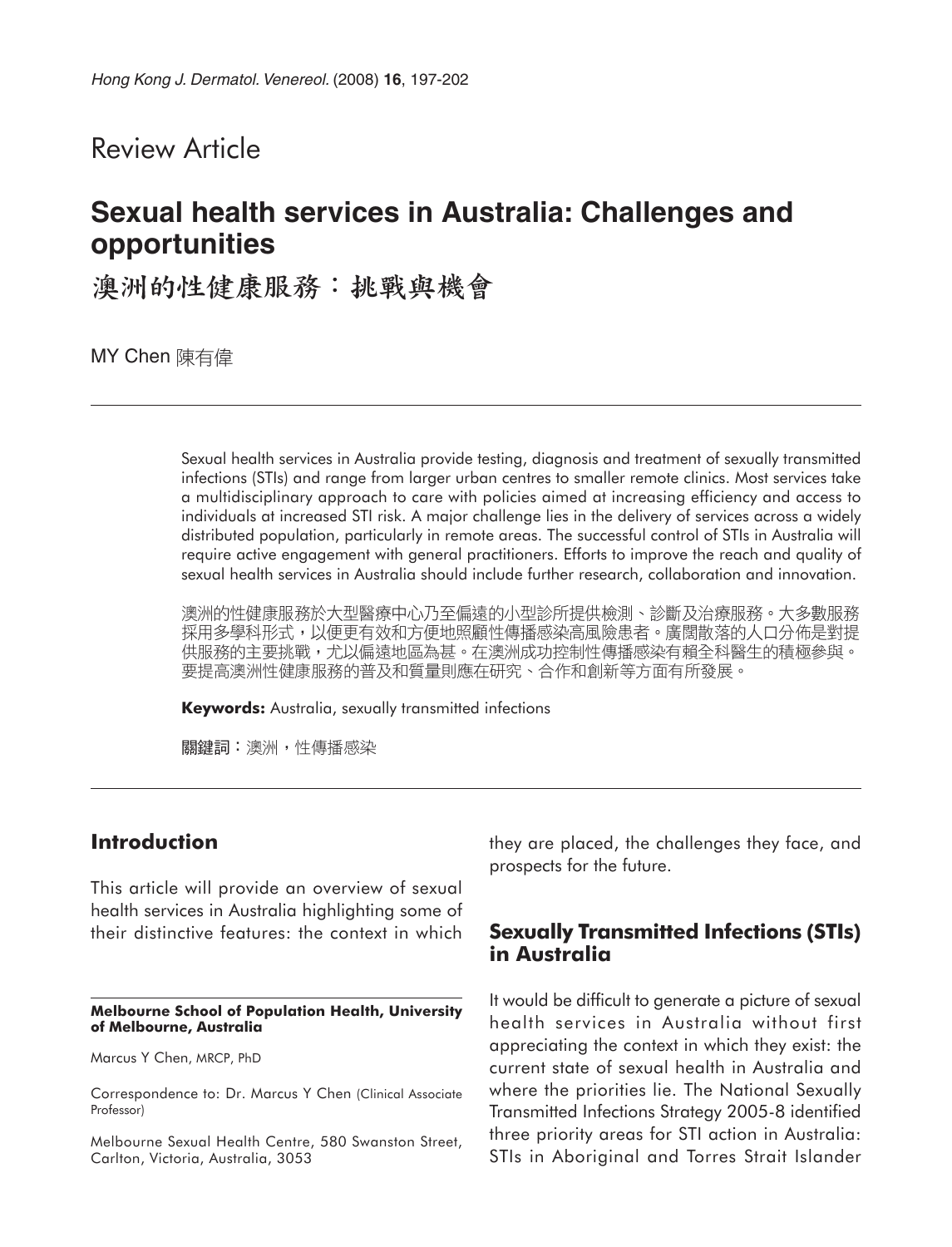communities, STIs in men who have sex with men (MSM), and chlamydia control and prevention.<sup>1</sup>

Both gonorrhoea and syphilis are relatively uncommon among heterosexual men and women in Australian cities but are prevalent among many remote indigenous communities and MSM.2-5 Rates of several STIs have remained unacceptably high among indigenous people living in many remote communities, reflecting poor infrastructure and access to appropriate healthcare.4 Among MSM in Australia, the picture has been more dynamic with a resurgence in syphilis over recent years alongside an upswing in HIV notifications that has followed a sustained period of HIV control.<sup>3,5</sup> More recently, cases of lymphogranuloma venereum have been identified among Australian MSM following its re-emergence among MSM in other countries.<sup>6,7</sup>

Chlamydia is prevalent throughout the general Australian population and is the most common notifiable disease reported in Australia. The Australian government has recently funded pilot programs to investigate the feasibility of a national approach to chlamydia screening but it remains to be seen whether Australia sees the introduction of such a program.8

In contrast with the situation in some other industrialised countries, trichomoniasis is now rarely seen among women in Australian cities though it remains a problem among women in remote indigenous populations. The fall in rates of trichomoniasis may, to an extent, reflect increased cervical screening among Australian women and the use of metronidazole for other reasons.<sup>9</sup>

About 4% of Australian men and women report a prior history of genital warts.<sup>10</sup> Australia has recently implemented mass free vaccination of young females against human papillomavirus

(HPV) infection, and is one of the first countries to do so. In contrast with what has been approved in the United Kingdom, vaccination against HPV in Australia has utilised the quadrivalent HPV vaccine which protects not only against HPV 16 and 18, but also against HPV types 6 and 11, the most common HPV types to cause genital warts. Time will tell whether the vaccination program will result in a major reduction in the prevalence of genital warts among Australians.

STI rates among commercial sex workers in Australia are relatively low, particularly in comparison with international figures, with some data to suggest that workers are as likely to acquire STIs from their sexual partners as they are from paying clients.<sup>11</sup> In a study of women attending one sexual health service, sex workers were less likely to have had pelvic inflammatory disease than other women.12 At another service, men were less likely to be chlamydia infected if they had reported sex with a sex worker compared with sex with other women.13

#### **Sexual health services in Australia**

Australia is a continent with a relatively small population concentrated along its coastal regions. A shortage of medical services exists in many remote areas. Based on the 2008 registry of public sexual health services in Australia published by the Australasian Chapter of Sexual Health Medicine, there were about 89 clinics that offered public sexual health services in Australia.14 The number of clinical services varied according to region. In the two most populous Australian states − New South Wales and Victoria − there were 42 and 4 clinics listed in each state respectively, reflecting differences in each state's structural responses to STIs and HIV.

The nature of individual sexual health services in Australia is as diverse as the country itself. Services range from larger urban centres with sizeable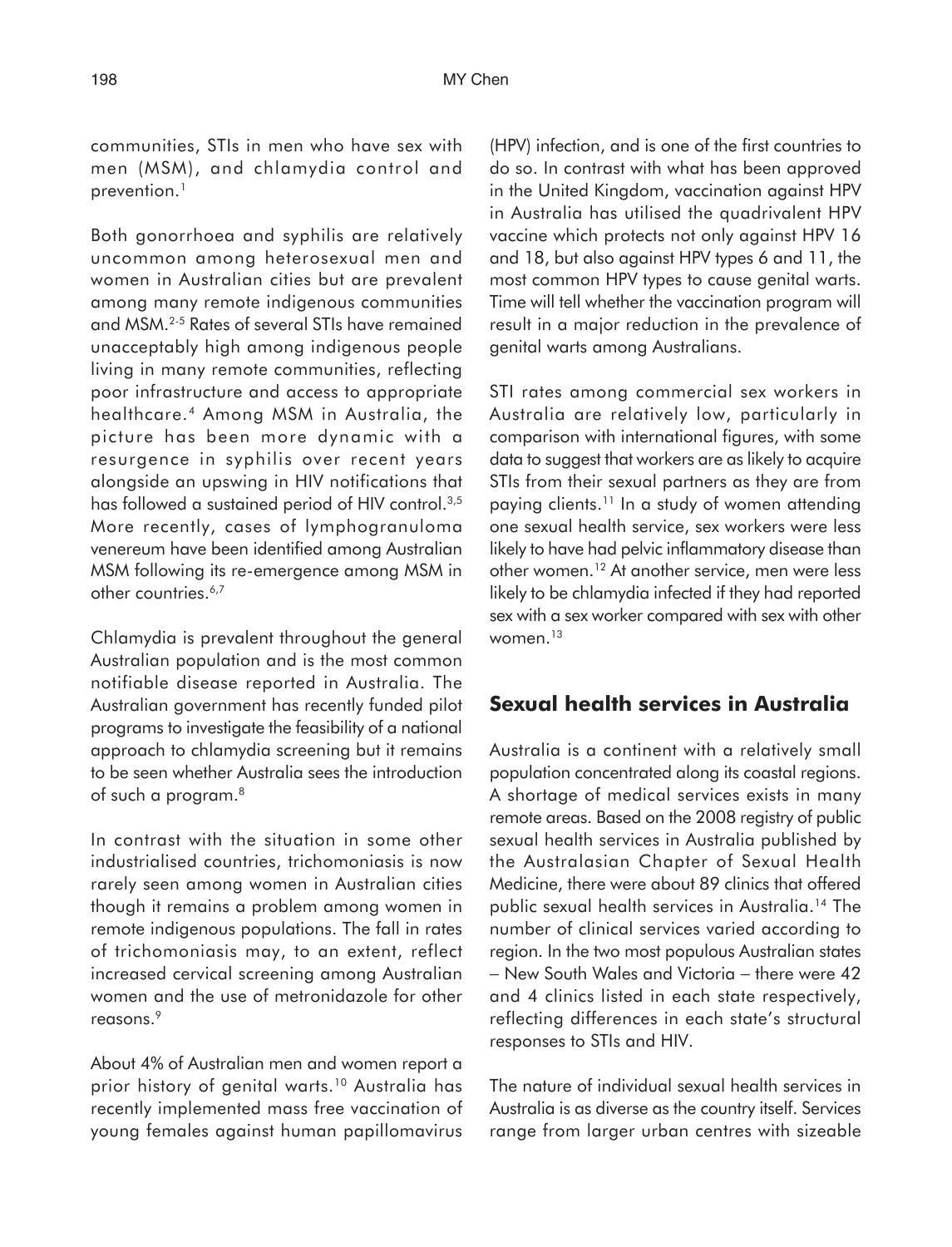multidisciplinary teams and onsite laboratories to smaller remote clinics that operate on a part time basis or which are situated within community based clinics that also provide primary care services other than sexual health. The core business of most sexual health services revolves around the provision of screening, diagnosis and treatment of STIs including HIV. Many services take a multidisciplinary approach to service provision employing sexual health physicians, sexual health nurses, counsellors, and in some cases, health promotional officers. Most services are either free or at minimal cost to patients.<sup>15,16</sup>

Many services have adopted policies and models of care in an effort to increase access to individuals at increased risk and those from marginalised groups. A number have adopted a walk in, nurse led triage system that prioritises services towards high risk and symptomatic individuals. Such a system aims to improve efficiency by minimising the number of cancelled appointments and by ensuring that those who receive services are those in most need of them.<sup>17,18</sup>

Many sexual health services operate specialty clinics targeting specific risk groups such as sex workers, youth and MSM alongside mainstream services. Some services have expertise in particular areas such as management of sexual assault, colposcopy and vulval disorders. Most services offer HIV outpatient services and refer HIV admissions to hospital infectious diseases units.15,16

Outreach, where services are offered at sites away from the main clinic, is commonly employed by Australian sexual health services.15 Outreach services aim to improve access to care for high risk individuals who may not otherwise utilise mainstream services. Examples of outreach services that have operated in Australia include those targeting sex workers, whether street or brothel based, and MSM attending commercial sex on premises venues.<sup>19</sup> It is likely that the relatively low STI rates seen among brothel based sex workers in Australia reflect reasonable access to sexual health information and care.<sup>11</sup>

In many remote settings, particularly where there is limited availability of medical practitioners, sexual health nurses play a pivotal role in the provision of sexual health services. In New South Wales for instance, sexual health nurses located in remote communities work in collaboration with sexual health physicians based in Sydney, with the latter providing advice by telephone, prescription of medications, and scheduled visits to those remote services.20

The bulk of STIs in Australia, however, are managed in general practice. In a national representative survey, the proportion of Australians who reported that their STI had been managed by a general practitioner, as opposed to a sexual health service, was: 57% versus 17% for genital warts; 40% versus 8% for genital herpes; and 73% versus 8% for non-specific urethritis respectively.<sup>10</sup>

While Medicare, the federally funded universal health insurance system that operates in Australia, ensures reasonable access for Australians to general practice, certain barriers to the provision of sexual health care by general practitioners have been identified. For example, while opportunistic chlamydia screening by general practitioners has been advocated in Australia, barriers to such screening have included: insufficient time during consultations, forgetting to consider testing, and difficulty in raising a sexual health related issue when patients present for other reasons.<sup>21</sup>

In cities such as Melbourne and Sydney, there are a number of private general practices with high caseloads of patients who are MSM. Such practices are staffed by general practitioners experienced in providing services to MSM and HIV positive patients, including STI management and the prescribing of HIV antiretroviral therapy.<sup>16</sup>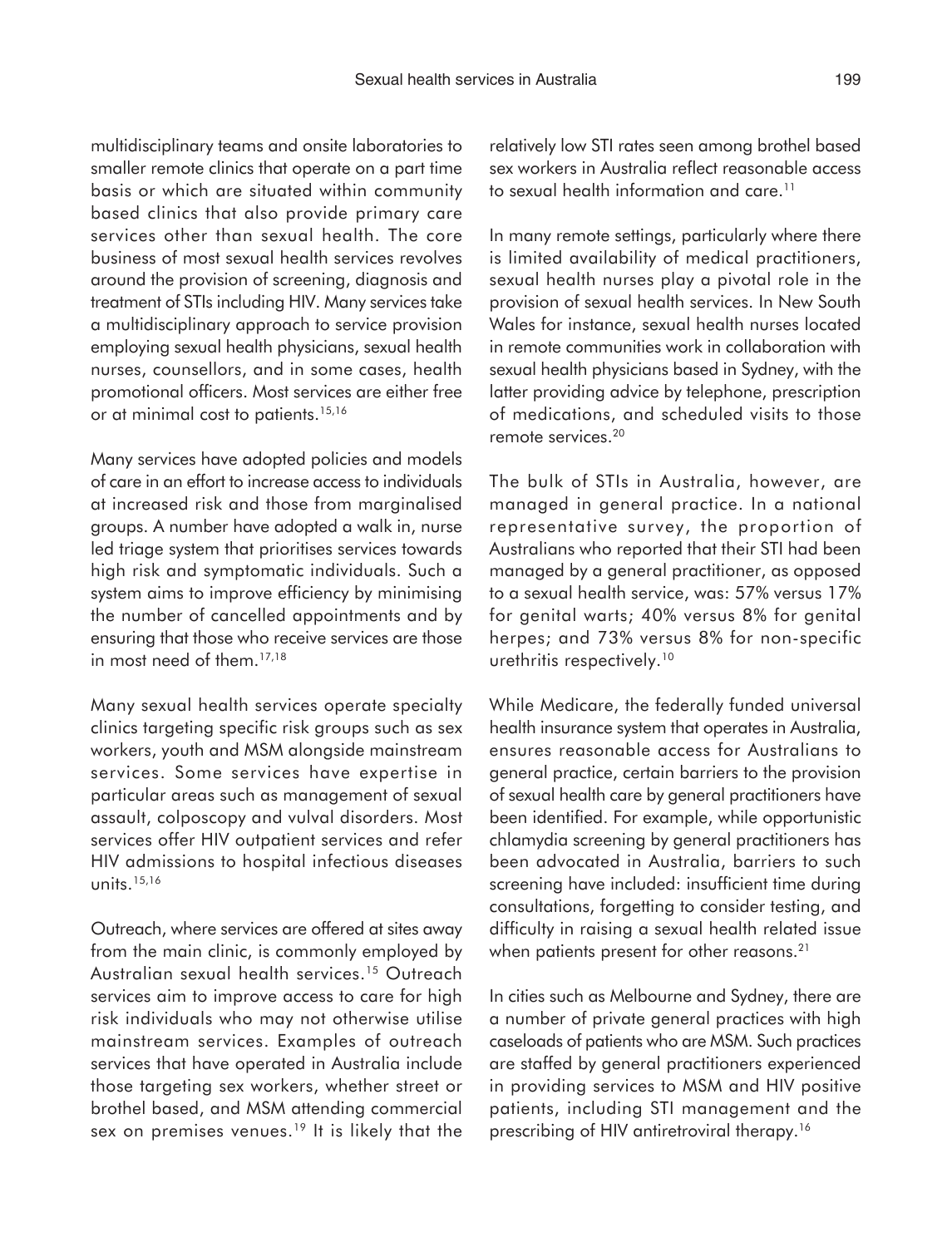#### **Changing times and sexual health as a specialty**

In almost all Australian states, qualified sexual health physicians are recognised as specialists. Specialist training is undertaken through the Australasian Chapter of Sexual Health Medicine. There are currently over 140 Fellows of the Chapter, most of who work in public sexual health clinics.

In Australia, sexual health as a medical specialty has undergone transformation over the years, attracting increasing interest and recognition. In 1988, the Australasian College of Venereologists was formed to address the problem of variable and uneven standards in medical training and clinical care provided for the management of STIs. In 1996, in recognition of the fact that the work of College Fellows extended beyond that of STIs, the College was renamed the Australasian College of Sexual Health Physicians. In 2004, Sexual Health Medicine was established as a Chapter within the Royal Australian College of Physicians. The Chapter and its Fellows play an important role in the formation, endorsement and dissemination of guidelines on STI testing and treatment that help to standardise clinical care.

A notable development within Australian sexual health has been the growth of research within the field, as evidenced by the number and quality of research abstracts presented at the annual Australasian Sexual Health Conference and published in the journal *Sexual Health*. Many Fellows of the Chapter have a masters degree or higher and a growing number are involved in research.

### **Challenges and the future**

A major challenge for sexual health services in Australia lies in the delivery of services across a widely distributed population with limited resources. Improving access to services in remote

areas and to those at high risk of infection, particularly those who may not ordinarily access services, needs to be a continuing priority. It is difficult to provide systematic data on the quality or efficiency of sexual health service delivery in Australia as there has never been a national assessment undertaken, as has been the case for example in the United Kingdom.<sup>22</sup>

Interventions that are implemented to improve the quality or reach of sexual health services should be guided by relevant data including local epidemiology, evaluation of interventions and cost effectiveness analyses. These underscore the importance of collaboration and exchange of information between clinicians and those working in related fields and disciplines such as public health, surveillance, epidemiology, social sciences, and health economics.

Sexual health services should remain responsive to the changing needs of those who use them with the development and evaluation of innovative approaches to the provision of sexual health information and care. In Australia, newer technologies in communication such as text messaging and the internet have been utilised with the aim of improving access to sexual health information and care. Examples include: the use of text messages to provide patients with test results; text messages to relay preventative sexual health messages to young people; websites that allow STI infected people to contact sexual partners via anonymous text messages and emails (www.whytest.org); and a website that allows users to receive automated, personalised recommendations on STI screening.<sup>23,24</sup> In a randomised controlled trial, use of computer assisted self interview was found to be as effective as conventional face-to-face interview in eliciting a sexual health history in a clinical sexual health setting and has been introduced into routine clinical use at a Melbourne service.25

Innovation should not be restricted to technological advances alone and should include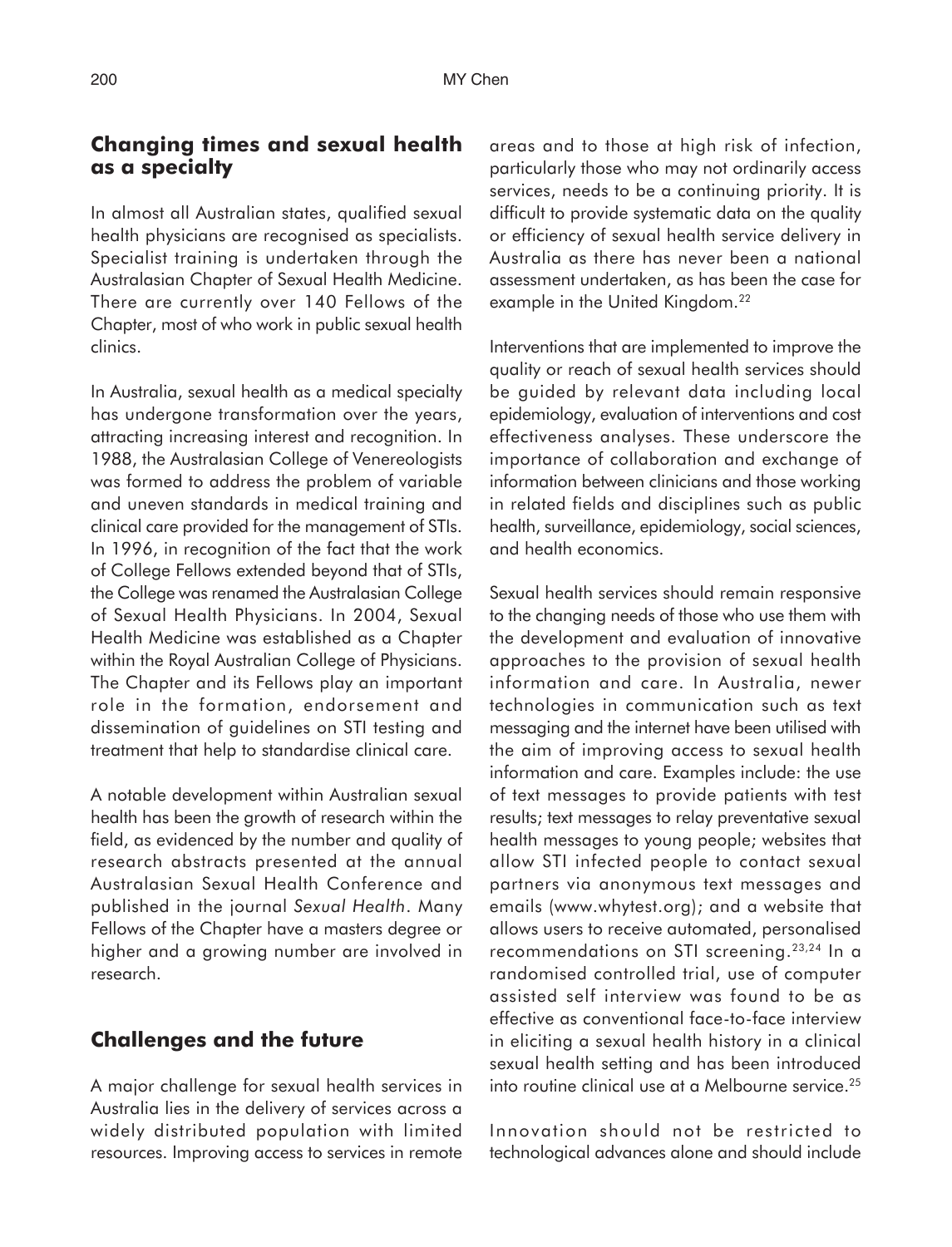consideration of new approaches to clinical management. For example, an increasing number of sexual health services in Australia have introduced testing for *Mycoplasma genitalium*. 26

Successful management and control of STIs in Australia will require active engagement between sexual health services and general practitioners, with sexual health physicians playing a consultative and educational role. If chlamydia screening is to succeed in Australia, it will require much higher levels of screening by Australian general practitioners than is currently the case.<sup>8</sup> Delays in the diagnosis of secondary syphilis by Melbourne general practitioners highlight the challenges of promoting awareness of and education on sexual health among general primary care providers.27 A number of Australian sexual health services maintain websites that provide information to members of the public as well as to medical practitioners, including clinical photos to assist diagnosis of STIs and guidelines on STI testing and treatment. Examples can be seen at: www.stdservices.on.net/ and www.mshc.org.au/

While there are challenges faced by sexual health services in Australia, there are also opportunities to build on successes. In the years to come, sexual health services in Australia will continue to play a leading role in advocating and striving for the highest standards of sexual health care for all Australians.

### **Acknowledgement**

The author wishes to thank the Australasian Chapter of Sexual Health Medicine for providing information on sexual health services for this article.

#### **References**

1. Commonwealth of Australia. National Sexually Transmitted Infections Strategy 2005-8. Commonwealth of Australia, Canberra, 2005.

- 2. Read TR, Chen MY, Bradshaw CS, Beneragama S, Fairley CK. Do all women attending sexual health services need testing for gonorrhoea? Sex Health 2005; 2:259-60.
- 3. Lee DM, Chen MY, Fairley CK. The re-emergence of syphilis among homosexually active men in Melbourne. Aust N Z J Public Health 2005;29:390-1.
- 4. Bowden FJ, Fethers K. " Let's not talk about sex" : reconsidering the public health approach to sexually transmitted infections in remote indigenous populations in Australia. Med J Aust 2008;188:182-4.
- 5. National Centre in HIV Epidemiology and Clinical Research. HIV/AIDS, viral hepatitis and sexually transmitted infections in Australia annual surveillance report 2006. University of New South Wales, Sydney, 2007.
- 6. Morton AN, Fairley CK, Zaia AM, Chen MY. Anorectal lymphogranuloma venereum in a Melbourne man. Sex Health 2006;3:189-90.
- 7. Stark D, van Hal S, Hillman R, Harkness J, Marriott D. Lymphogranuloma venereum in Australia: anorectal Chlamydia trachomatis serovar L2b in men who have sex with men. J Clin Microbiol 2007;45:1029-31.
- 8. Hocking JS, Walker J, Regan D, Chen MY, Fairley CK. Chlamydia screening- Australia should strive to achieve what others have not. Med J Aust 2008;188:106-8.
- 9. Marrone J, Fairley CK, Saville M, Bradshaw C, Bowden FJ, Horvath LB, et al. The temporal associations with declining Trichomonas vaginalis diagnosis rates among women in the State of Victoria, Australia, 1947 to 2005. Sex Transm Dis 2008:35;572-6.
- 10. Grulich AE, de Visser RO, Smith AM, Rissel CE, Richters J. Sex in Australia: sexually transmissible infection and blood born virus history in a representative sample of adults. Aust N Z J Public Health 2003;27:234-41.
- 11. Lee DM, Binger A, Hocking J, Fairley CK. The incidence of sexually transmitted infections among frequently screened sex workers in a decriminalised and regulated system in Melbourne. Sex Transm Infect 2005;81:434-6.
- 12. Doxanakis A, Hayes RD, Chen MY, Gurrin LC, Hocking J, Bradshaw CS, et al. Missing PID? Substantial differences in the rate at which doctors diagnose pelvic inflammatory disease. Sex Transm Infect 2008 (in press).
- 13. Chen MY, Rohrsheim R, Donovan B. The differing profiles of symptomatic and asymptomatic Chlamydia trachomatis infected men in a clinical setting. Int J STD AIDS 2007;18:384-8.
- 14. Australasian Chapter of Sexual Health Medicine. Register of public sexual health clinics in Australia and New Zealand. Australasian Chapter of Sexual Health Medicine of the Royal Australasian College of Physicians, Sydney, 2008.
- 15. Marks C, Tideman RL, Mindel A. Evaluation of sexual health services within Australia and New Zealand. Med J Aust 1997;166:348-52.
- 16. Pell C, Donohoe S, Conway D. Health care services